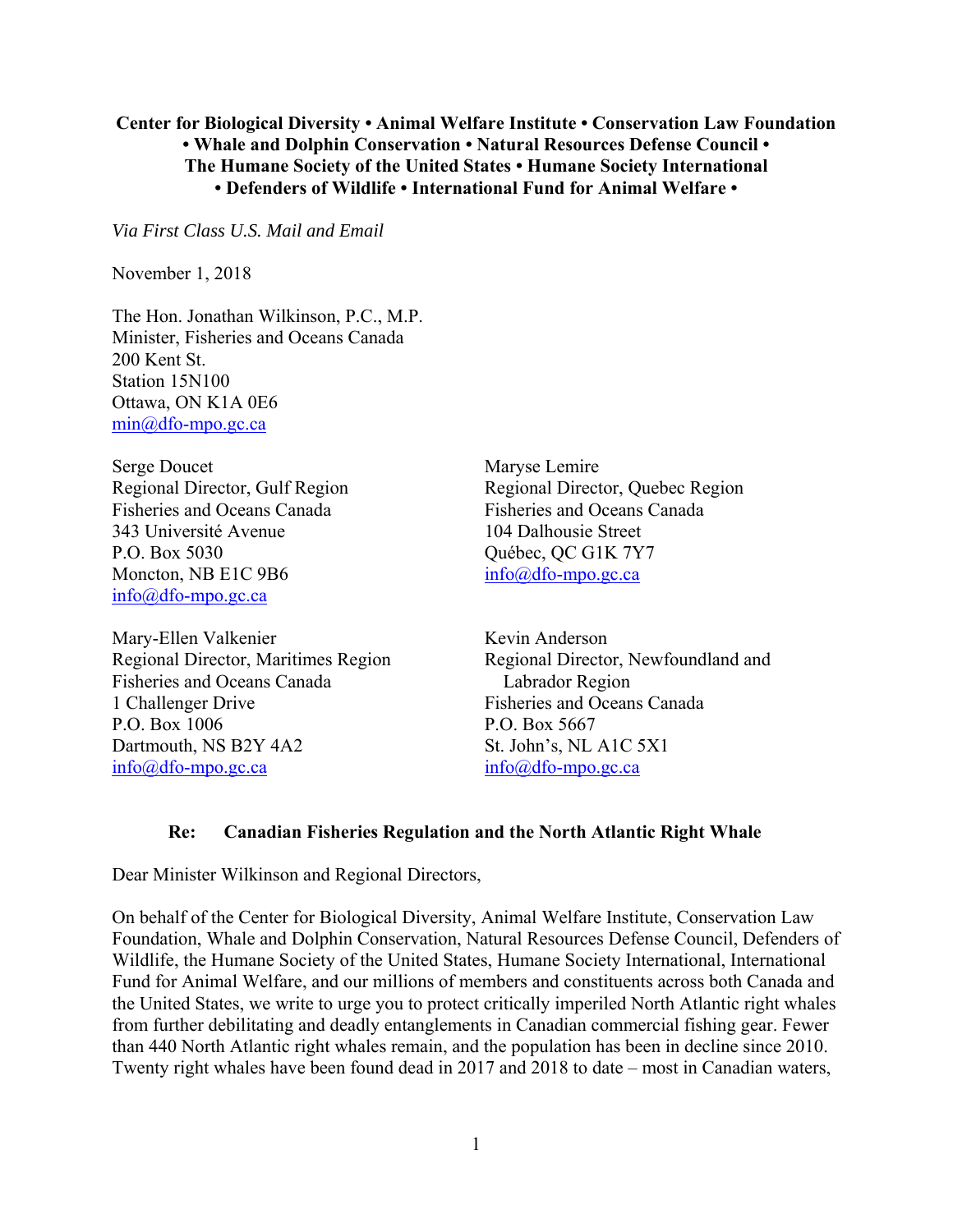and no calves were detected during the 2017-18 calving season. At its current rate of decline, the North Atlantic right whale will be functionally extinct within several decades.

We understand that Fisheries and Oceans Canada ("DFO") is now reviewing the entanglement risk reduction measures adopted in 2018, to determine 2019 licensing requirements for its fisheries. We commend DFO for taking much-needed action to regulate fishing gear in the Gulf of St. Lawrence ("GSL") in 2018. The entanglement risk reduction measures, including static and dynamic closures, must be maintained and expanded in the 2019 fishing season and beyond to reduce entanglement and stem the right whale's decline, as well as ensure that Canadian fisheries will be able to continue exporting products to the U.S. market under the Marine Mammal Protection Act ("MMPA") Imports Rule.<sup>1</sup> We urge DFO to take the actions outlined below.<sup>2</sup>

# **A. The North Atlantic Right Whale and Its Threats**

The North Atlantic right whale is one of the world's most critically imperiled large whales. Fewer than 440 right whales likely exist today and, since 2010, the population has been in decline.<sup>3</sup> In 2017 alone, 17 right whales were observed dead – almost four percent of the right whale population – while in 2018, there have been three more observed deaths to date.<sup>4</sup> All three of these mortalities bore injuries consistent with fishing gear entanglement. Additionally, calving rates dropped by 40 percent from 2010 to 2016.<sup>5</sup> In 2017, only five new calves were documented; in 2018, there were no recorded right whale births.<sup>6</sup> Immediate action is necessary to stem the right whale's decline.

Right whales face two primary threats: entanglement in fishing gear, particularly in trap/pot and other fixed gear, and ship strikes. From 2012 to 2016, 90 percent of diagnosed right whale deaths were entanglement-related.<sup>7</sup> During this period, the U.S. National Marine Fisheries Service ("NMFS") reported 27 entanglement-related serious injuries or mortalities – an average of  $5.15$ right whales per year.<sup>8</sup> Three of these entanglements were in Canadian snow crab gear and 11 of

<sup>1</sup> <sup>1</sup> *See* 16 U.S.C. § 1372(a)(1); 50 C.F.R. § 216.24(h); 81 Fed. Reg. 54,389 (Aug. 15, 2016). 2

<sup>&</sup>lt;sup>2</sup> In 2017, four right whales killed in Canadian waters died as a result of blunt force trauma. We support the measures put forward by the Government of Canada to slow vessels 20m in length or greater to 10 kn seasonally, and we urge DFO to work with its colleagues in Transport Canada to create a collaborative strategy to protect the species in Canadian waters.

<sup>&</sup>lt;sup>3</sup> Pace, RM, PJ Corkeron, SD Kraus. 2017. State–space mark–recapture estimates reveal a recent decline in abundance of North Atlantic right whales. Ecol. and Evol. 2017:1-12. 4

<sup>&</sup>lt;sup>4</sup> Hayes, SA, S. Gardner, L. Garrison, A. Henry, L. Leandro. 2018. North Atlantic Right Whales - Evaluating Their Recovery Challenges in 2018. NOAA Technical Memorandum NMFS-NE-247 ("NMFS Right Whale Tech Memo"); NOAA Fisheries, Third North Atlantic Right Whale Mortality of 2018 Confirmed, Oct. 15, 2018: https://www.greateratlantic.fisheries.noaa.gov/mediacenter/2018/10/15\_third\_north\_atlantic\_right\_whale\_mortality of 2018 confirmed.html.

of\_2018\_confirmed.html.<br><sup>5</sup> Kraus, SD, RD Kenney, C Mayo, WA McLellan, MJ Moore, DP Nowacek. 2016. Recent Scientific Publications Cast Doubt on North Atlantic Right Whale Future. Front. Mar. Sci*.* 3:137.

<sup>6</sup> Hayes, SA, E Josephson, K Maze-Foley, P Rosel, B Byrd, S Chavez-Rosales, T Cole, L Engleby, L Garrison, J Hatch and others. 2018. Draft US Atlantic and Gulf of Mexico Marine Mammal Stock Assessments - 2017. Woods Hole, MA: NOAA Northeast Fisheries Science Center. NOAA Tech Memo NMFS NE-245. 7 *Id.*, at Table 1.

<sup>8</sup> *Id.*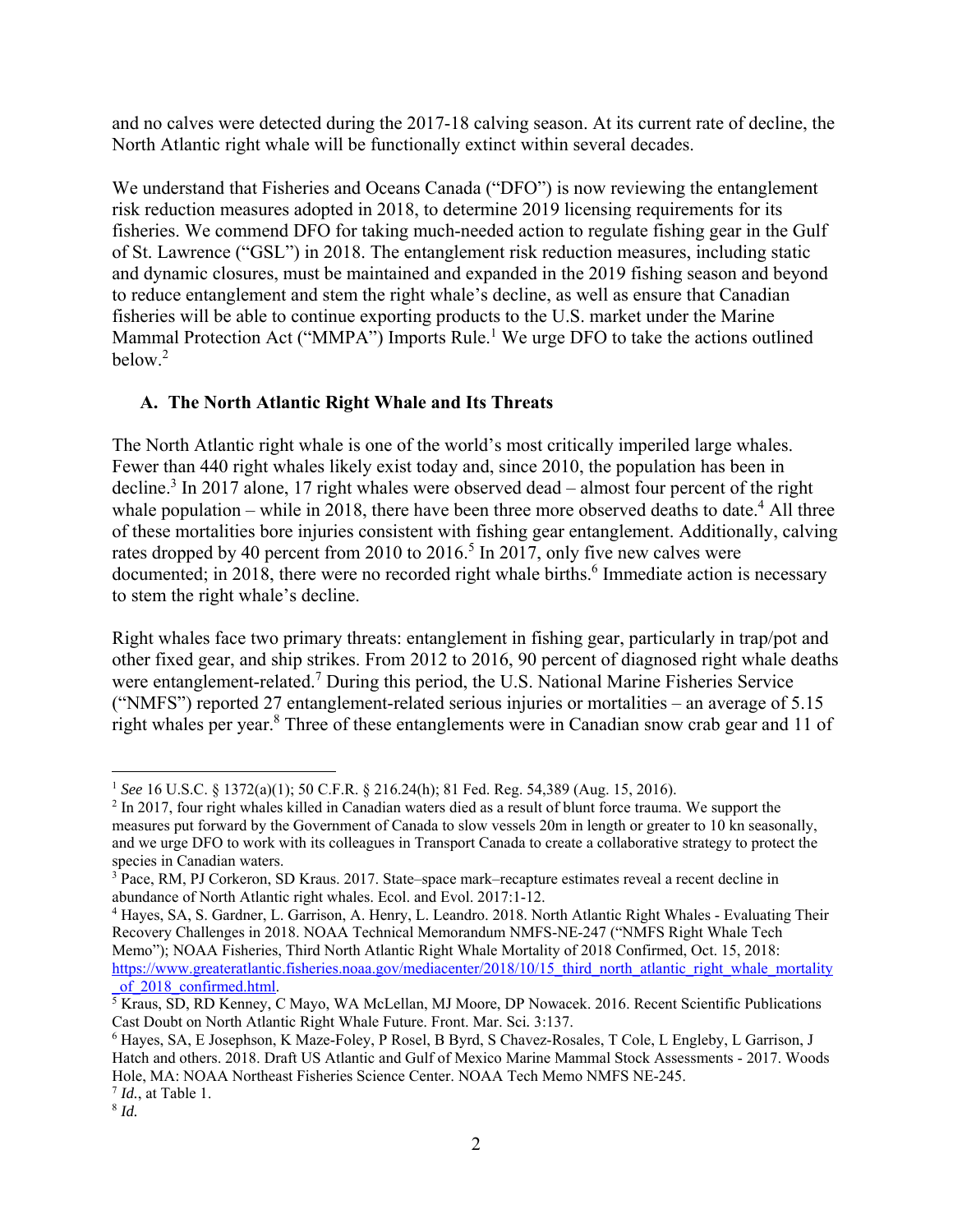the other whales were found in Canadian waters.<sup>9</sup> In 2017, there were an additional nine right whales found entangled, two died.<sup>10</sup> Seven of these whales (including both deaths) were confirmed entangled in Canadian snow crab gear.<sup>11</sup> While official entanglement statistics for 2018 have not yet been released, three right whales have been found dead to date: one in January confirmed in Canadian snow crab gear, one in August, and one in October, each bearing injuries consistent with entanglement.<sup>12</sup> We are aware of three additional entangled whales sighted in Canadian waters in 2018: one in July and one in August in the GSL and one in August in the Bay of Fundy.

Compounding this grim situation, many right whale entanglements and mortalities are undocumented; known mortality rates substantially underrepresent actual mortality. A study of scarification data estimated that nearly 83 percent of right whales have suffered entanglements and that 59 percent of right whales have been entangled more than once.<sup>13</sup> In addition to causing immediate death by drowning, entanglement can cause severe, long-lasting, and painful injuries and impede feeding, movement, and reproduction.<sup>14</sup>

The North Atlantic right whale has historically inhabited both U.S. and Canadian waters. However, in recent years, more right whales are being sighted in Canadian waters, including in the GSL, the Bay of Fundy, off Nova Scotia, and south of Newfoundland.<sup>15</sup> This change in distribution is likely due to shifting prey caused by warming waters in the Gulf of Maine, suggesting that right whales will likely continue to use colder Canadian waters in increasing numbers. Absent effective action, right whales will face increased risks of entanglement in Canada in future years.

 $\overline{a}$ <sup>9</sup> *Id.* (documenting two Canadian-gear right whale deaths in 2016 and 11 others found in Canadian waters). Subsequent gear analysis revealed that right whale #3694 found in 2016 in US waters was also entangled in

Canadian snow crab gear. Email from David Morin of NMFS to Atlantic Large Whale Take Reduction Team (Apr. 18, 2018). During this period, two whales were entangled in confirmed U.S. gear, while 11 were found in U.S. waters. Hayes (2018).

<sup>&</sup>lt;sup>10</sup> Presentation of David Morin of NMFS to the Atlantic Large Whale Take Reduction Team (Nov. 2017), available at:

https://www.greateratlantic.fisheries.noaa.gov/protected/whaletrp/trt/meetings/2017%20Nov/morin\_2017\_trt\_updat

e.pdf.<br><sup>11</sup> *Id.*; Email from David Morin of NMFS to TRT (Apr. 18, 2018) (confirming additional 2017 entanglement in snow crab gear).

<sup>&</sup>lt;sup>12</sup> Email from David Morin of NMFS to TRT (Apr. 18, 2018) (confirming January 2018 whale found in snow crab gear);

https://www.greateratlantic.fisheries.noaa.gov/mediacenter/2018/08/29\_second\_north\_atlantic\_right\_whale\_mortalit\_ y of 2018 confirmed.html (discussing Aug. death);

https://content.govdelivery.com/accounts/USNOAAFISHERIES/bulletins/2147b1a (discussing Oct. death).

<sup>&</sup>lt;sup>13</sup> Knowlton, AR, PK Hamilton, MK Marx, HM Pettis, SD Kraus. 2012. Monitoring North Atlantic right whale *Eubalaena glacialis* entanglement rates: a 30 yr retrospective. Mar. Ecol. Prog. Ser. 466:293-302.

<sup>&</sup>lt;sup>14</sup> Moore, MJ and JM van der Hoop. 2012. The Painful Side of Trap and Fixed Net Fisheries: Chronic Entanglement of Large Whales. Journal of Marine Biol. June 2012; *see* NMFS Right Whale Tech Memo 2018.

<sup>15</sup> NMFS Right Whale Tech Memo 2018, at 6; Daoust, P-Y, EL Couture, T Wimmer, L Bourque. 2018. Incident report: North Atlantic right whale mortality event in the Gulf of St. Lawrence, 2017. Ottawa (CA): Department of Fisheries and Oceans Canada.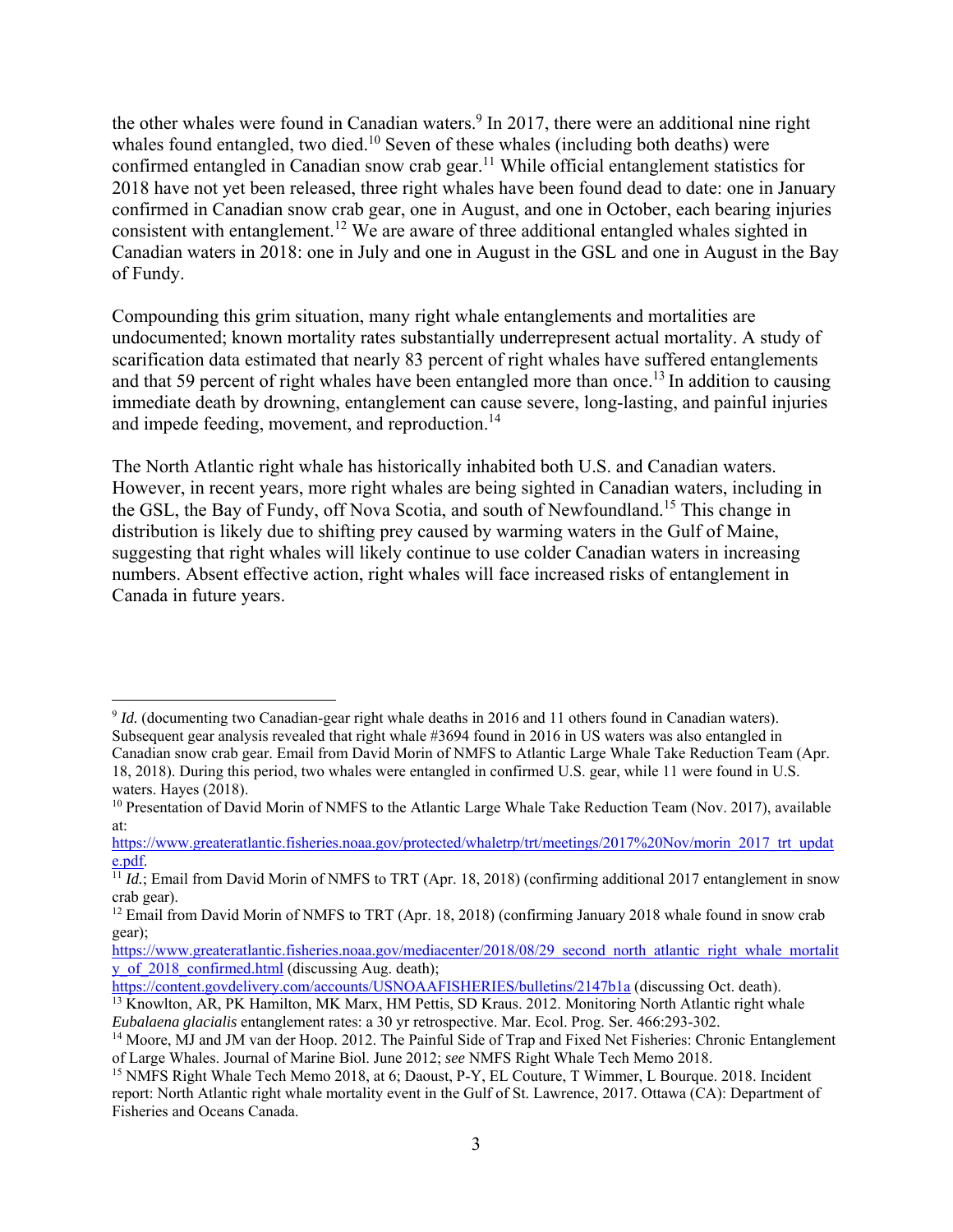## **B. DFO's Fishery Management Measures to Protect Right Whales and Further Recommendations**

We applaud DFO for stepping forward in spring 2018 to address right whale entanglement in the GSL. Right whale protection measures had long been needed in Canadian waters, as highlighted by the 2017 right whale deaths, as well as the numerous entanglements and deaths in Canadian gear in previous years.16 As described below, we support the closures DFO implemented and urge DFO to maintain and expand closures in 2019 and beyond. However, the Government of Canada must do more to halt the right whale's decline and ensure its eventual recovery.

At the outset, we have been unable to identify any single document or regulation that describes all of DFO's right whale bycatch mitigation measures. Although we reviewed the various notices issued by DFO and its Regions this year, the full suite of DFO's regulations remains unclear. For 2019, we urge DFO to prepare a summary of its 2019 right whale regulatory actions to fully inform fishermen, the conservation community, and the broader public of relevant requirements.

# **(1) Static Closures**

We strongly support DFO's April 2018 implementation of a static closure in the GSL, covering an area where 90 percent of whale sightings occurred in 2017. *See* Map 1. We understand that the closure applied to snow crab and lobster fisheries as well as all other fixed-gear fisheries.<sup>17</sup>



Map 1: GSL Static Closure Area

We recommend that DFO maintain a static closure in the GSL for 2019 and beyond. We urge DFO to evaluate 2018 sightings data and shift and expand the boundaries of the closure to reflect 90 percent of the 2018 sightings. We further note that, in 2018, there were significant numbers of sightings northwest of Anticosti Island, Quebec as well as northeast of Grand Manan Island, New Brunswick, and we urge DFO to implement a static closure in those areas.<sup>18</sup>

<sup>1</sup> <sup>16</sup> We note that several of our groups requested urgent action by DFO to reduce entanglement in October 2017. Center for Biological Diversity, et al. (Oct. 2, 2017).

<sup>&</sup>lt;sup>17</sup> http://www.dfo-mpo.gc.ca/fm-gp/peches-fisheries/comm/atl-arc/snow-crab-notice-avis-crabe-des-neiges-en.html (snow crab); http://www.dfo-mpo.gc.ca/fm-gp/peches-fisheries/comm/atl-arc/lobster-notice-avis-homard-en.html (lobster); https://inter-l01.dfo-mpo.gc.ca/applications/opti-opei/notice-avis-detail-

eng.php?pub\_id=1552&todo=view&type=1&region\_id=4&sub\_type\_id=5&species=1074&area=1854 (toad crab).

<sup>&</sup>lt;sup>18</sup> See NMFS Northeast Fisheries Science Center, Interactive North Atlantic Right Whale Sightings Map 2018 at: https://www.nefsc.noaa.gov/psb/surveys/.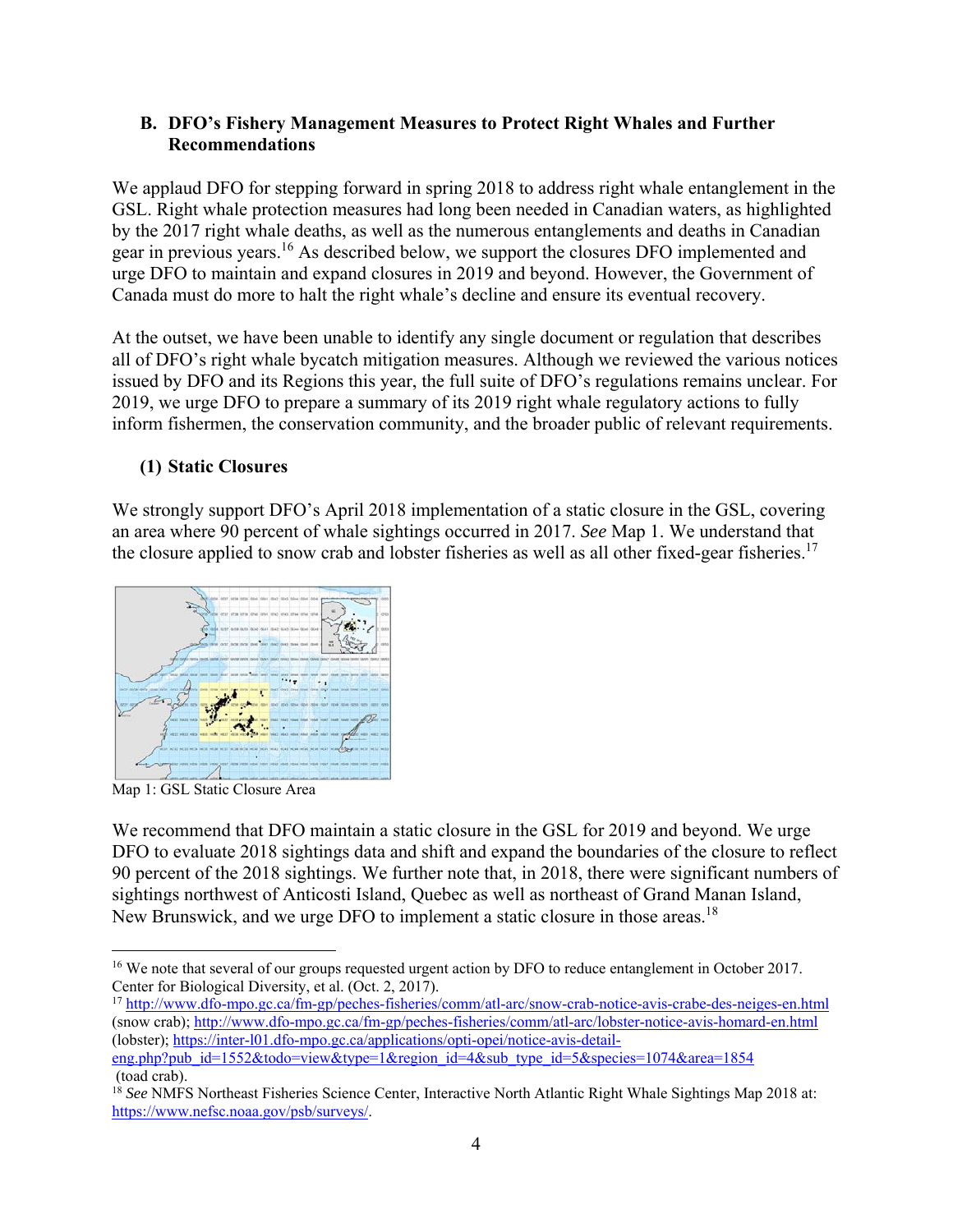## **(2) Dynamic Closures**

We also support DFO's implementation of a dynamic closure scheme. Under this scheme, if one right whale is observed inside designated foraging areas within the GSL, nine surrounding grid squares within that area are closed for 15 days from the last whale sighting.<sup>19</sup> We were unable to determine the full extent of the designated foraging areas. DFO's interactive map provided on its website currently depicts three foraging areas (shaded in orange in Map 2 below).<sup>20</sup> However, maps included with some of DFO's Notices of Fisheries Closures depict five foraging areas, including an area north of Anticosti Island.<sup>21</sup> DFO issued approximately 30 closures between May and October 2018, covering various fixed-gear fisheries, including snow crab, toad crab, rock crab, lobster, whelk, Greenland halibut (fixed gear), winter flounder (fixed gear), Atlantic halibut (fixed gear), mackerel (gillnet), and herring (gillnet).<sup>22</sup> Additionally, DFO's Maritimes Region issued a small dynamic closure in each of the designated right whale critical habitat areas in Grand Manan and Roseway Basin due to the presence of a right whale.<sup>23</sup>



Map 2: Designated foraging areas Map 3: Designated foraging areas Map 3: Designated foraging areas

We recommend that DFO continue implementing its dynamic closure scheme in 2019 and beyond. These dynamic closures allow DFO to account for the presence of whales in areas outside the static closures, a critical protection as the whales' distribution is less predictable due to shifting distribution. We further urge DFO to issue a single map depicting all areas subject to the dynamic closures and provide an explanation of why those areas were selected. Finally, we urge DFO to include the area northwest of Anticosti Island (if not already included) and areas in the Bay of Fundy, outside of the small critical habitat areas.

 $\overline{^{20}$  DFO, On Alert for Right Whales, Interactive Map on the Latest Right Whale Observations: http://www.dfo-mpo.gc.ca/species-especes/mammals-mammiferes/narightwhale-baleinenoirean/alert-alerte/index-<br>eng.html (last visited Oct. 30, 2018).

 $\overline{a}$ <sup>19</sup> *See* http://www.dfo-mpo.gc.ca/fm-gp/peches-fisheries/comm/atl-arc/snow-crab-notice-avis-crabe-des-neigesen.html (snow crab).

<sup>&</sup>lt;sup>21</sup> *See* http://www.dfo-mpo.gc.ca/species-especes/documents/mammals-mammiferes/narightwhale-

baleinenoirean/sightings/2018/20180921.pdf<br>
<sup>22</sup> http://www.dfo-mpo.gc.ca/species-especes/mammals-mammiferes/narightwhale-baleinenoirean/index-eng.html<br>
<sup>23</sup> http://www.dfo-mpo.gc.ca/fm-gp/peches-fisheries/comm/atl-arc/rig

<sup>(</sup>Roseway Basin closure); http://www.dfo-mpo.gc.ca/fm-gp/peches-fisheries/comm/atl-arc/right-whale-baleinenoires-0720-en.html (Grand Manan closure).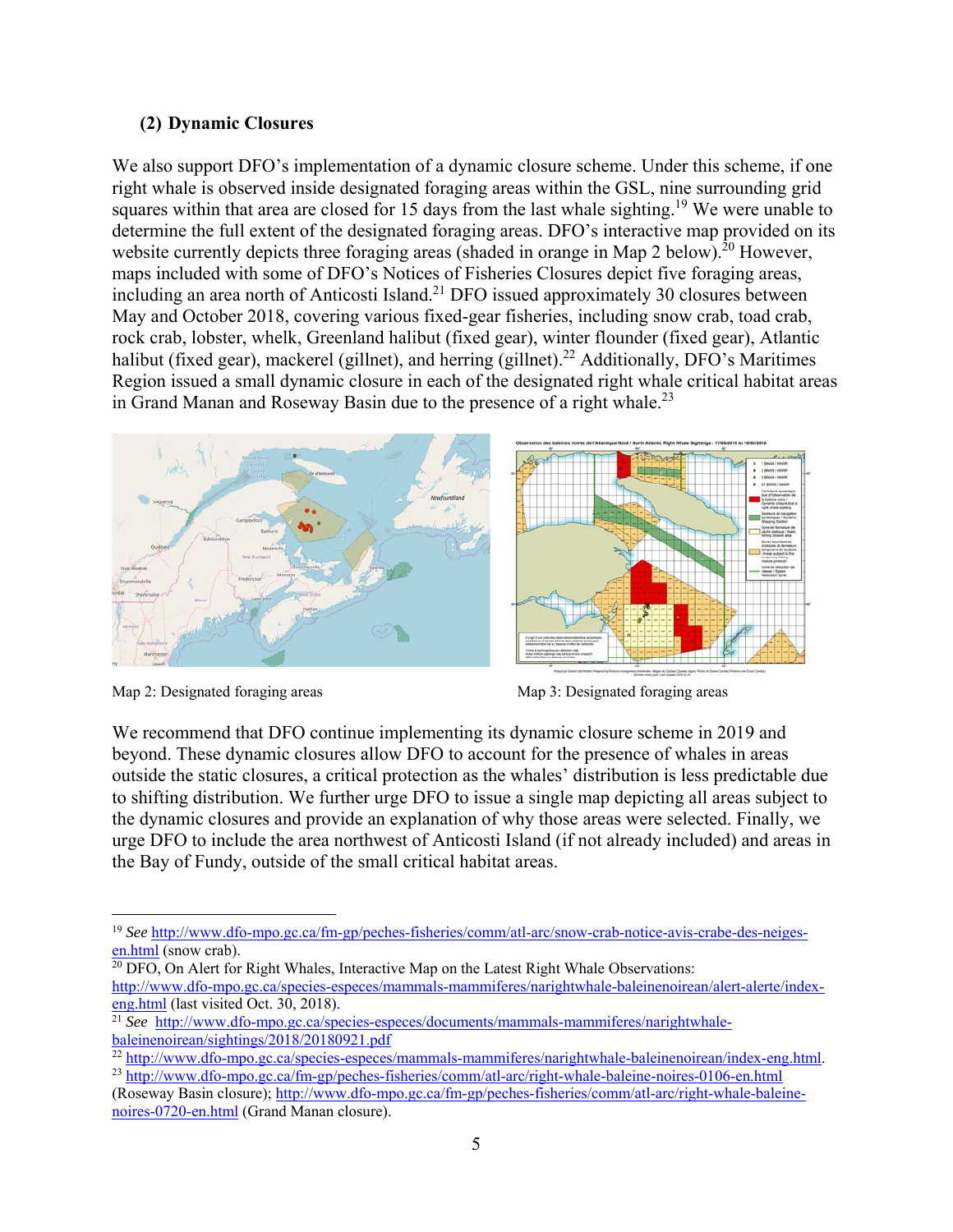## **(3) Floating Rope**

We support DFO's decision to prohibit floating rope at primary buoys. This has long been a requirement in U.S. waters.<sup>24</sup> DFO also limited secondary buoy floating rope to 3.7 meters and 6.4 meters, depending on the fishery.<sup>25</sup> While we support limiting the length of line in the water, we urge DFO to explain why it chose those length caps and why shorter caps cannot be used. We urge DFO to maintain these restrictions and ensure that they apply to all fixed-gear fisheries, including those outside the GSL.

# **(4) Gear Marking**

In 2018, DFO required the GSL snow crab fishery to mark vertical line according to fishing area every 15 fathoms (90 feet) and to mark buoys.<sup>26</sup> However, we understand that gear marking in other fisheries (lobster, other crab, other trap/pot and fixed-gear fisheries, and snow crab outside of the GSL) is not currently required.

We very strongly urge DFO to adopt a comprehensive and detailed gear-marking scheme in all fixed-gear fisheries in the Atlantic. The lack of data regarding the source of entangling fishing gear has been a serious obstacle to understanding and ultimately reducing risk to right whales over the last two decades. Had DFO adopted a gear marking system a decade ago, DFO might have regulated its snow crab fishery earlier, potentially avoiding numerous right whale deaths in recent years. A clear and comprehensive gear marking system across both U.S. and Canadian waters is absolutely and urgently needed.

Consistent with recommendations to the United States, we urge DFO to require all Atlantic fixed-gear fisheries to: (1) mark gear to identify gear type, area fished, line type (i.e., different markings for groundline and end lines), and that it is Canadian gear, and (2) mark lines every 40 feet.

## **(5) Reporting**

In the GSL, DFO required reporting of: (1) lost gear within 24-72 hours, depending on the fishery, and (2) for lobster and snow crab, mandatory reporting of all marine mammal interactions and right whale sightings.<sup>27</sup> We urge DFO to extend these requirements to all fisheries under its jurisdiction.

1

<sup>24 50</sup> C.F.R. § 229.32(c).

<sup>&</sup>lt;sup>25</sup> http://www.dfo-mpo.gc.ca/fm-gp/peches-fisheries/comm/atl-arc/snow-crab-mgmt-measure-crabe-des-neigesmesure-gestion-en.html (snow crab); http://www.dfo-mpo.gc.ca/fm-gp/peches-fisheries/comm/atl-arc/lobster-noticeavis-homard-en.html (lobster); https://inter-l01.dfo-mpo.gc.ca/applications/opti-opei/notice-avis-detaileng.php?pub\_id=1491&todo=view&type=1&region\_id=4&sub\_type\_id=5&species=1074&area=1855 (toad crab).

<sup>&</sup>lt;sup>26</sup> http://www.dfo-mpo.gc.ca/fm-gp/peche<u>s-fisheries/comm/atl-arc/snow-crab-mgmt-measure-crabe-des-neiges-</u> mesure-gestion-en.html.<br><sup>27</sup> http://www.<u>dfo-mpo.gc.ca/fm-gp/peches-fisheries/comm/atl-arc/snow-crab-mgmt-measure-crabe-des-neiges-</u>

mesure-gestion-en.html (snow crab); http://www.dfo-mpo.gc.ca/fm-gp/peches-fisheries/comm/atl-arc/lobster-noticeavis-homard-en.html (lobster).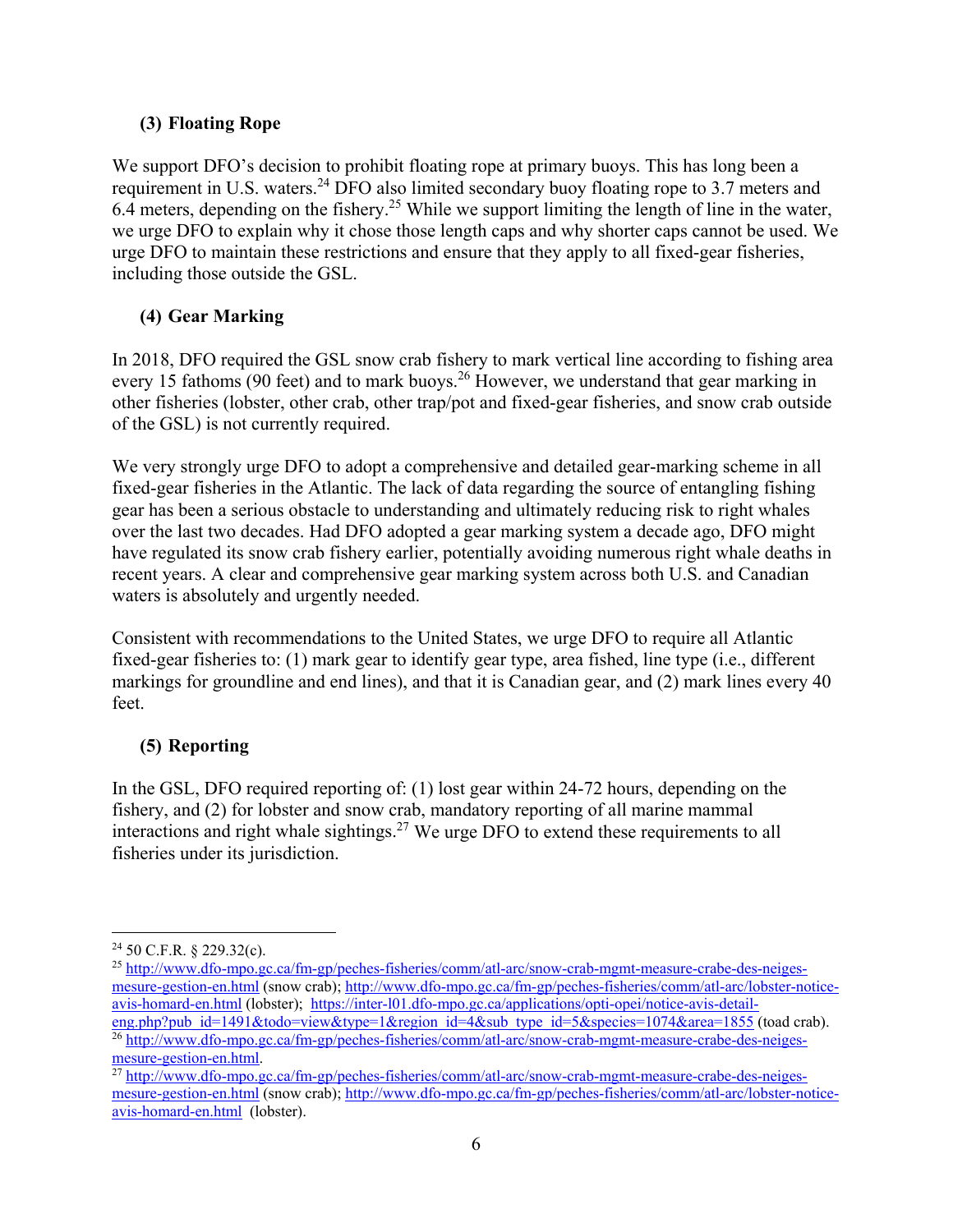## **(6) Other Snow Crab Fishery Measures**

In addition, in 2018, DFO required other specific measures for GSL snow crab fisheries, including: (1) ending the season on June 30 (two weeks early), (2) requiring at-sea observers on 20 percent of trips, (3) requiring VMS reporting at five-minute intervals, and (4) establishing trap limits in some areas (between 75 and 150 traps). We urge DFO to continue these measures into 2019 and extend VMS requirements to all Atlantic fisheries.

## **(7) Additional Fisheries Measures**

## **a. Sinking Groundlines**

In 2009, the United States required sinking groundline in fixed-gear fisheries along most of the Atlantic as an entanglement reduction measure.<sup>28</sup> The voluntary standard practice guidelines for Canada's Scotia-Fundy Fixed Gear groundfish fishery and the lobster fishery in LFAs 33, 34, and 31 also recommend the use of sinking or neutrally buoyant line.<sup>29</sup>

We urge DFO to require sinking groundline in its Atlantic fixed-gear fisheries. While we recognize the Brillant (2010) study indicated that groundlines in the Bay of Fundy may not contribute to entanglement because groundlines maintain a low profile  $(\leq 3m$  from the ground),  $30$ as DFO recognized, this study requires additional validation, as only two captains were included in the study.31 Moreover, mud has been observed on the heads of right whales, indicating that the animals are contacting the bottom when they feed.32 This behavior has been observed in the Bay of Fundy, among other areas, indicating that groundline with a low profile can also pose risk.<sup>33</sup>

## **b. Full Transition to Ropeless Trap/Pot Gear**

Because *any* vertical line in the water creates a risk of entanglement, the best way to eliminate risk is to remove vertical line through the transition to ropeless gear.<sup>34</sup> We have recommended that the United States require all Atlantic trap/pot fisheries to use ropeless gear as soon as possible but no later than 2020, and we urge DFO to do the same. We note that, in DFO's most recent review of its recovery actions, the agency identified "[r]emoving rope from the water

 $\overline{a}$ 

<sup>28 73</sup> Fed. Reg. 51,228 (Sept. 2, 2008).

<sup>29</sup> North Atlantic Right Whale: A science-based review of recovery actions for three at-risk whale populations – Full Report (undated). Available at: http://waves-vagues.dfo-mpo.gc.ca/Library/4067986x.pdf

<sup>&</sup>lt;sup>30</sup> Brillant, SW and EA Trippel. 2010. Elevations of lobster fishery groundlines in relation to their potential to entangle endangered North Atlantic right whales in the Bay of Fundy, Canada. ICES J. Mar. Sci. 67: 355–364.

<sup>&</sup>lt;sup>31</sup> North Atlantic Right Whale: A science-based review of recovery actions for three at-risk whale populations – Full Report (undated). Available at: http://waves-vagues.dfo-mpo.gc.ca/Library/4067986x.pdf

 $32$  NOAA Fisheries Northeast Fisheries Science Center, Improving Right Whale Management and Conservation through Ecological Research, Report of 16 April 2004 Working Group, June 2004, https://www.greateratlantic.fisheries.noaa.gov/protected/whaletrp/reports/foraging\_workshop\_report.pdf 33 *Id.*

<sup>&</sup>lt;sup>34</sup> We mean "ropeless" to refer to any trap/pot fishing method that does not use an unattended end line (i.e., vertical or buoy line) and buoy. Ropeless fishing methods can include grappling or the use of lift bags or bottom stowed rope for retrieval of gear.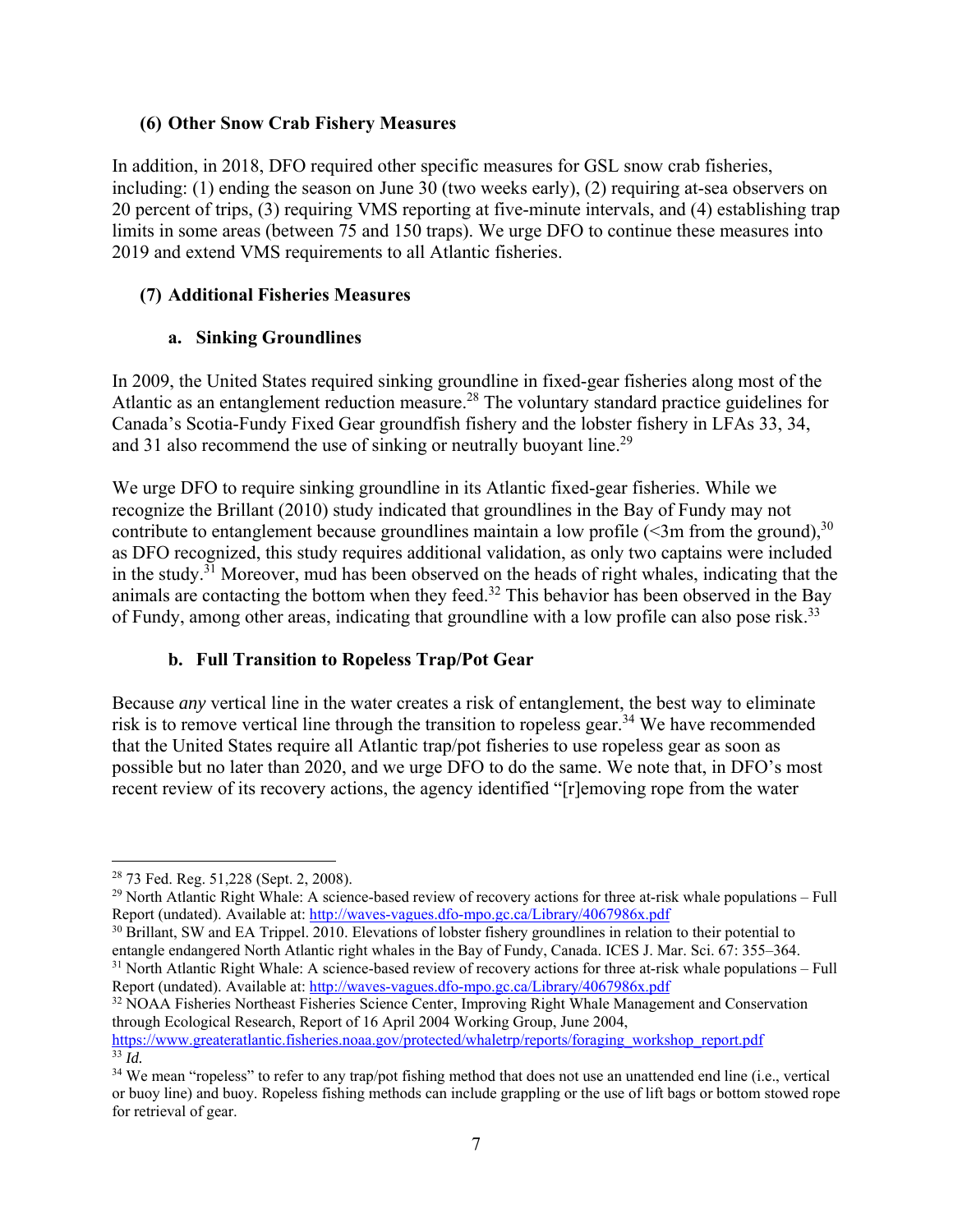column by implementing ropeless gear fisheries in areas where North Atlantic Right Whales occur" as one of its "priority actions" to reduce entanglement.<sup>35</sup>

## **(8) Survey Effort**

We applaud the commitment from DFO to conduct ongoing surveillance of both active and closed fisheries to ensure compliance during the 2018 season. Survey effort to detect right whales, locate entangled whales, and ensure fisheries compliance is critical. Given the apparent increasing use of Canadian waters by right whales, we strongly encourage DFO and its partner agencies to both maintain its 2018 acoustic and visual survey effort and expand effort to detect the occurrence of whales in areas where they have not previously been sighted. We also recommend that annual funding for right whale disentanglement capacity be a priority in order to maintain effectiveness and potentially increase response/rescue capabilities.

## **Conclusion**

In sum, we applaud DFO's recent measures to minimize the risks of right whale entanglement in the GSL, particularly the implementation of a static and dynamic closure scheme. However, given the significant risks to right whales that Canadian Atlantic fisheries continue to pose, we urge DFO to maintain and expand these measures, as described above, to reduce Canadian fisheries entanglement risk, stem the right whale's further decline, and ensure that Canadian fisheries will be able to continue exporting products to the U.S. market under the MMPA Imports Rule.

Sincerely,

 $\overline{a}$ 

Sarah Wh

Sarah Uhlemann Senior Attorney & International Program Director Center for Biological Diversity 2400 NW 80<sup>th</sup> St. #146 Seattle, WA 98117 (206) 327-2344 suhlemann@biologicaldiversity.org

Kristen Monsell Litigation Director, Oceans Program Center for Biological Diversity 1212 Broadway, St. #800 Oakland, CA 94612 (510) 844-7100 ext. 337 kmonsell@biologicaldiversity.org

Jane Davenport Senior Attorney Defenders of Wildlife 1130  $17^{th}$  St NW Washington, DC 20036 (202) 772-3274 jdavenport@defenders.org

 $35$  North Atlantic Right Whale: A science-based review of recovery actions for three at-risk whale populations – Summary Report (undated). Available at: http://waves-vagues.dfo-mpo.gc.ca/Library/40679652.pdf.